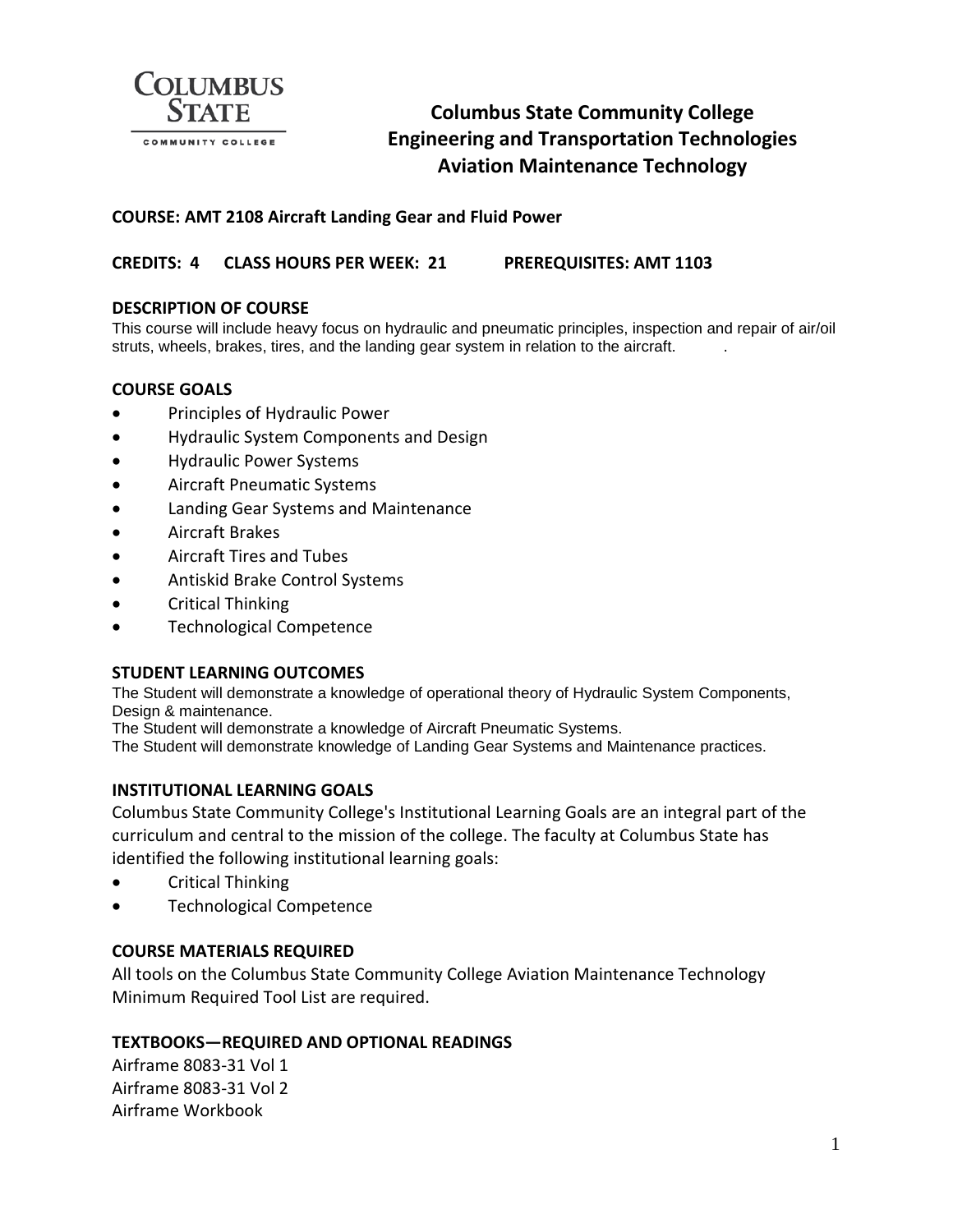A&P Airframe Test Guide

# **AVIATION MAINTENANCE TECHNOLOGY SYLLABUS STATEMENTS**

Aviation Maintenance Technology required College Syllabus Statements on **Assessment**, **Participation and Safety**, and **Attendance** can be found at

<http://www.cscc.edu/academics/departments/aviation-maintenance/requirements.shtml> or on the College website –Search 'Aviation'; click on 'Aviation Maintenance'; click on 'Requirements' tab.

# **SPECIAL COURSE REQUIREMENTS**

Part 147 Para 147.21 (d) (3) and 147.31 (b) state that tests must be given in all subject areas and that the tests given must all be passed.

As students progress through the program, they will be given subject area tests relative to the course subject areas. Students must demonstrate a 70% minimum passing score on every subject test. If a subject area test is failed, the student will be given additional opportunities to pass the subject test. All subject tests must be passed before a certificate of program completion can be issued.

FAA Subject Are Test for this course:

III-K Aircraft Landing Gear Systems III-L Hydraulic and Pneumatic Power Systems

To be awarded a Certificate of Program Completion, in addition to subject area testing, the student must also:

Successfully pass each course required for the certificate. Requirements for passing each course include:

A 70% average evaluation for graded course elements. Instructors determine the weights of course grading.

Successful completion of all required laboratory requirements of the course.

Attendance in compliance with the attendance policy.

Students can pass a course with a grade of "D", however students must have a minimum overall Grade Point Average of 2.0 (out a possible 4.0) to be awarded a certificate of completion. Courses can be repeated to improve grades.

| Grade Area | Weight | Percentage<br>Earned | Lab Project                                  | Pass | Fail |
|------------|--------|----------------------|----------------------------------------------|------|------|
| Unit Tests | 60%    |                      | Inspect and service<br>hydraulic & pneumatic |      |      |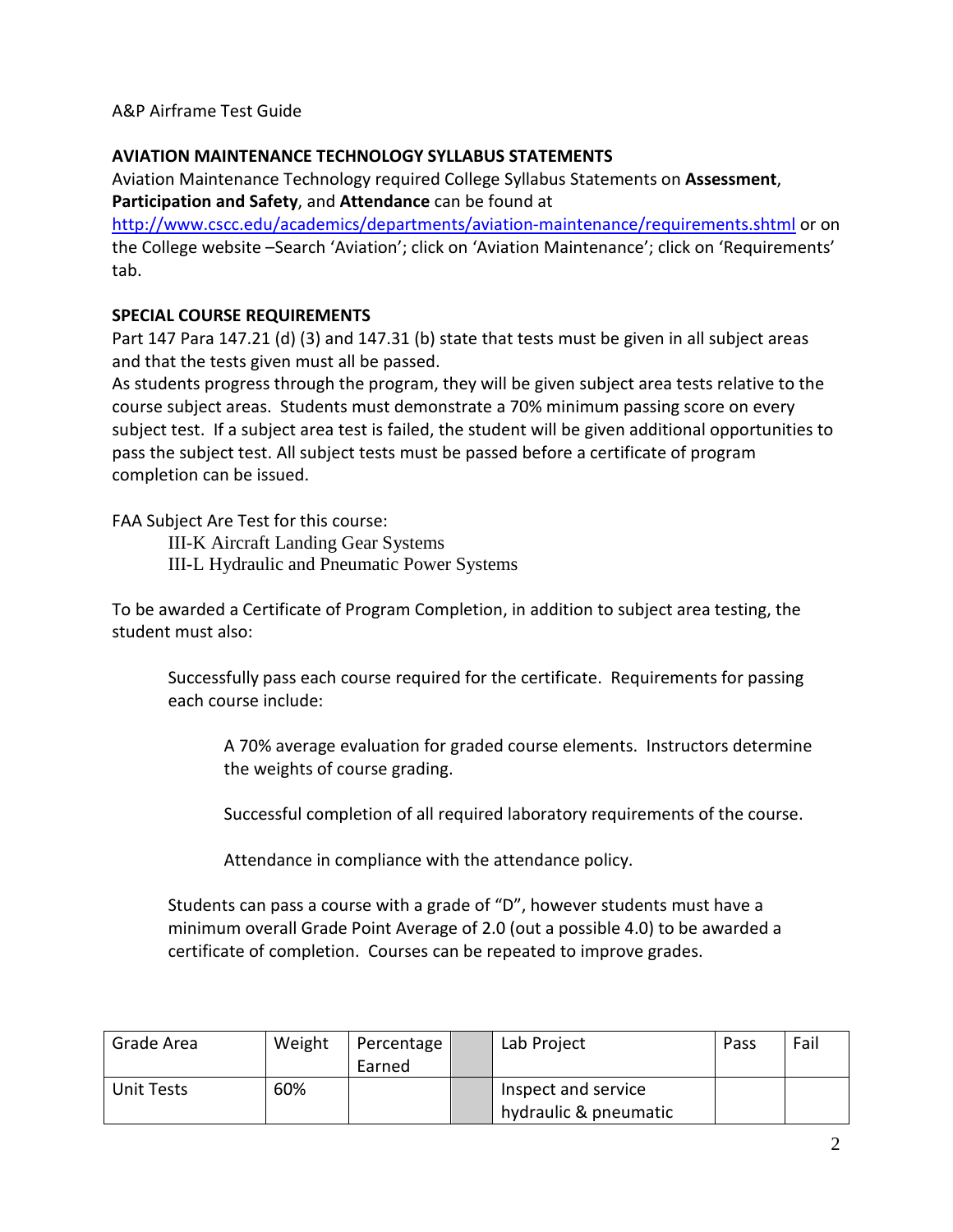|                     |      |  | systems                     |  |
|---------------------|------|--|-----------------------------|--|
| Quiz                | 0%   |  | Inspect and service landing |  |
|                     |      |  | gear systems                |  |
| Final               | 20%  |  | Wheels and tires            |  |
| Participation &     | 10%  |  | Inspect and service brakes  |  |
| Safety              |      |  |                             |  |
| Use of Own Tools    | 10%  |  | Check anti-skid systems     |  |
| Total               | 100% |  |                             |  |
| Course Letter Grade |      |  |                             |  |
|                     |      |  |                             |  |

Student Resources, Rights, and Responsibilities: Columbus State Community College required College Syllabus Statements on College Policies and Student Support Services can be found at [https://www.cscc.edu/academics/syllabus.shtml.](https://www.cscc.edu/academics/syllabus.shtml)